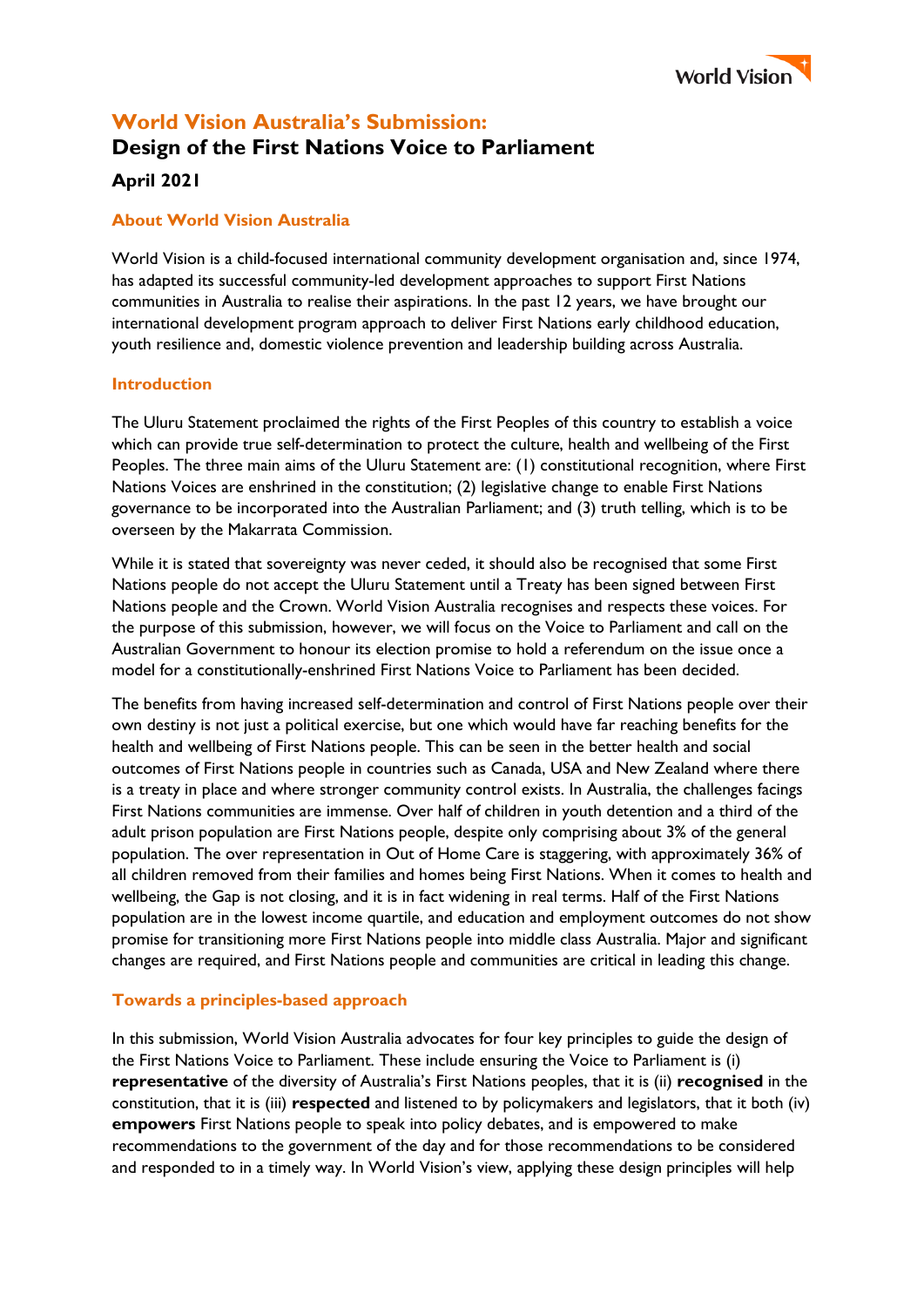

ensure that that the Voice to Parliament achieves its intended purpose as a representative body giving First Nations a say in law and policy and deliberations that affect them.

#### *Design principle 1: Representation*

The Voice to Parliament should be representative of the diverse First Nations people of Australia. Local, regional and national voices need to be heard. There should be a diversity of representation and systems and processes which provide platforms for First Nations people to speak into policy debates. These platforms should not be a continuation of current systems that have roots in colonial structures, nor should they replace well-functioning bodies which already strongly represent communities.

There needs to be a robust mechanism established which ensures all First Nations people are empowered through this process and not a select few through colonial political processes. The Voice to Parliament should not perpetuate existing First Nations power structures rather it should provide an opportunity for emerging leaders and a greater diversity of leadership and representation within First Nations communities.

There will be a need for State governments to be effectively engaged in the political process as they are often the delivery arm of programs and services. However, it should also be recognised that States are colonial structures and therefore the ongoing cross border challenges which First Nations communities face will persist. Regional bodies should resemble traditional cultural boundaries to ensure appropriate representation of communities in the Voice to Parliament.

The interim Voice Co-Design Report proposed a maximum 18-person membership model for the National Voice. This would be a challenging number of representatives to ensure gender equity, representation across urban, rural, and remote settings and representation across population distributions. There does also need to be equity in representation beyond bureaucratic government boundaries of states and territories. Therefore, a broader scale of membership which is representative of population distribution and diversity of populations may be more appropriate and workable.

#### *Design principle 2: Recognition*

In line with the Uluru Statement, the First Nations Voice to Parliament should be enshrined in the constitution of Australia. This will give it status, permanence, visibility and profile.

There are different international examples of how First Nations Voices are enshrined in Parliaments. For example, in countries which have similar political structures to Australia, such as New Zealand and Fiji, there are quotas for First Peoples in Senate seats. In New Zealand, five seats out of 120 total seats are allocated for Maori people. In Fiji, 23 of the 71 total seats are for set aside for Indigenous Fiji members. Having designated senate seats within the Australian Parliament could complement the model proposed by the Uluru statement by strengthening First Nations representation and recognition in the halls of power.

#### *Design principle 3: Respect*

The Voice to Parliament should be a voice respected and listened to by the government of the day. It should provide advice and input on decisions, laws, policies, programs and services that are important to First Nations. Integrating First Nations perspectives into policymaking is extremely vital for ensuring they informed and shaped by First Nations epistemologies, ontologies and axiologies (ways of being, doing and knowing).

It is also important to be clear on what the Voice to Parliament is and what it is not. It should not be a service delivery arm of the government, or a third chamber of Parliament. But it should inform and